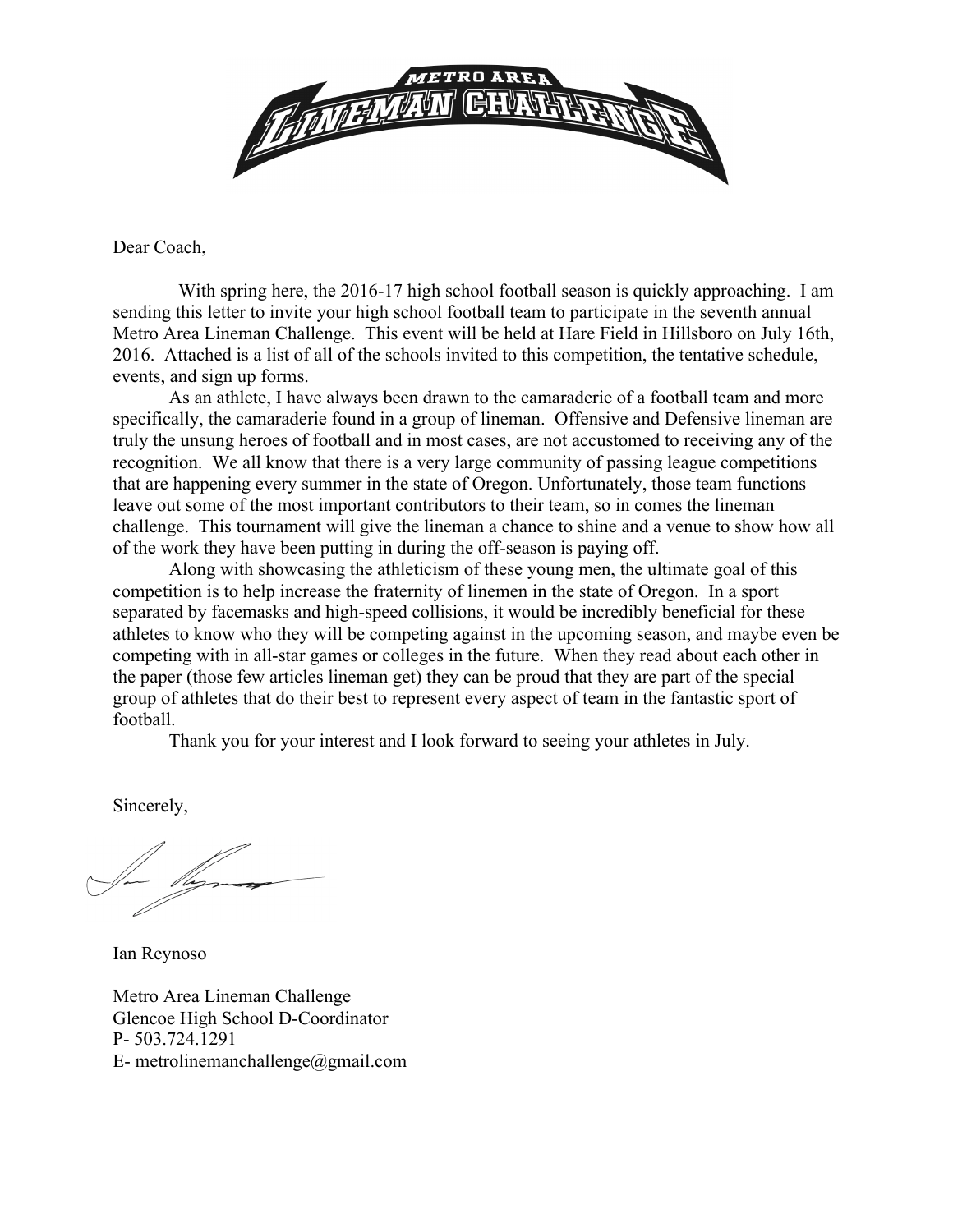

**Aloha • Barlow • Beaverton • Canby • Centennial • Central Catholic • Century • Clackamas • David Douglas • Forest Grove • Glencoe • Grant • Grants Pass • Gresham • Hillsboro • Jesuit • Lake Oswego • Lakeridge • LaSalle • Liberty • McKay • McMinnville • McNary • Newberg • North Eugene • North Medford • North Salem • Oregon City • Redmond • Reynolds • Roseburg • Sheldon • Sherwood • Silverton • Skyview (WA) • South Eugene • South Medford • South Salem • Southridge • Sprague • Sunset • Thurston • Tigard • Tualatin • West Albany • West Linn • West Salem • Westview** • **Wilsonville •Woodburn**

## **Overview**

Each school may have a maximum of 10 linemen entered in the competition (you may bring a "JV" team with extra competitors). The team may be comprised of offensive and defensive lineman and may represent any grade. Athletes will be given a shirt with their school colors and they must bring cleats and athletic shoes for the competition. Athletes might also want to use gloves for the tug o' war. There will be water provided on site, but athletes will have to provide their own athletic drinks and are encouraged to bring their own water bottles and food for nourishment during the competition. As a school, you are encouraged to bring a canopy, or shade tent to set up on the track for your athletes to stay out of the sun because it tends to get very hot (note: there are covered stands that should provide shade most of the day).

Check in for the MLC will be on the track at the football field and will begin at **8:00 am** with the first event beginning at **9:30 am**. Schools are strongly encouraged to arrive as close to 8:00 as possible so the athletes can have enough time to warm up for the competition. The cost of this competition is \$160 per team at \$20 an athlete (\$200 if you have two alternates). This money will be used to provide each athlete with a Metro Area Lineman Challenge T-shirt and a plate at the "Lineman BBQ" at the conclusion of the competition. The fee will also provide the winning team with "Team Champion" letterman patches, as well as an additional patch for the MLC MVP. Any money that will be left over will be held and used towards the 2017 MLC. The participating schools coach should handle the money or collection of money as well as the team registration form. So we can successfully order t-shirts, **ALL shirt sizes must be received** no later than the **31st of May**. Each athlete will also have to fill out the vital information form and turn it into the coach to be mailed with the team registration form or collected upon check in **(\*If an athlete does not have the vital information form complete they will not be able to compete in the challenge**).

The Lineman challenge will be comprised of eleven events. All of the events in the first half of the competition will be similar to an NFL Combine, testing strength, speed, explosiveness and agility. The second half will be arranged like a Met-rx worlds strongest man competition. With the exception of the Tug 'O War and the 2 Man Sled Relay, each athlete will be tested individually on his skills. At the end of each event all of the athletes totals for each school will be compiled into a team total. Out of this total there will be a team champion for each event.

In regards to individual scores, each number posted by the athlete will be given a score in a decathlon scoring system. The better your performance, the more points you will be awarded.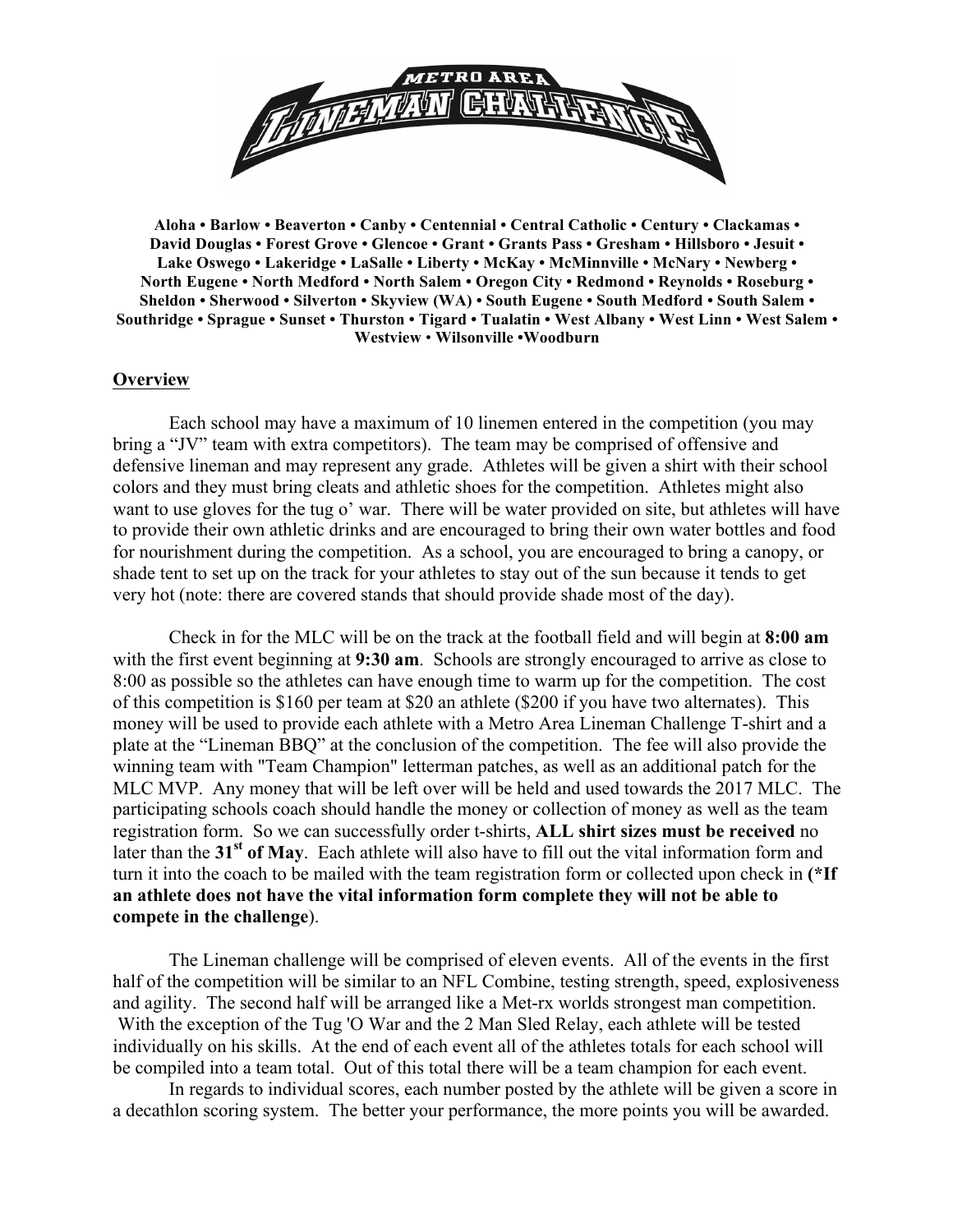\*There has also been a new aspect added to the MLC this year. Per request, there will be points awarded to each athlete for their height and weight, which will be collected at check in. The taller and heavier you are the more points you will be awarded. This is to help reward the lineman that are scoring the most points throughout the day while being a larger body.

The top eight teams in each event will receive points going towards a team total. The scale is as follows:  $1st= 10$  pts,  $2nd= 8$  pts,  $3rd= 6$  pts,  $4th= 5$  pts,  $5th= 4$  pts,  $6th=3$  pts,  $7th= 2$ pts, and 8th= 1 pt. There will also be an additional point given to the team that has the individual champion in each event (excluding the tug 'o war and the 2 man sled relay). Here are the list of events, followed by their rules and a brief description:

First Half: 40 yard dash, 20 yard shuttle run, vertical jump, standing broad jump, and bench press.

Second Half: Farmers Carry, Tractor Tire Flip, Team tug-o-war, 2 Man sled Relay, and Obstacle course

## **Event Descriptions and Rules**

## **40 Yard Dash:**

Each athlete will be given two chances to run a 40 yard sprint. There will be one timer at the start line that will trigger a laser at the first movement of the athlete. As the lineman finishes throught the laser 40 yards away, the time will be collected back at the start, recorded and read aloud. After the athlete runs their two attempts, the faster of the two times will be submitted. All eight of the times will averaged to find the fastest overall team.

## **20 Yard Shuttle:**

The shuttle will cover 20 yards. Each athlete will be given two attempts and the fastest time of the two will be submitted. The athlete will start straddling a yard line facing the timer and on his movement the clock will start. He will have to touch the first line five yards away to his left or right **with his hand**, cut facing the timer and touch the other line ten yards away **with his hand**. He must cut facing the timer again and finish five yards back through the start. (Ex. start on the 15-yard line. Run to the ten, cut, run to the 20, cut and run back through the 15) If the athlete neglects to cut facing the correct direction or does not touch the line, his attempt will not count. If he scratches both attempts, his time will be recorded as a zero. Times will be combined for a team total.

## **Vertical Jump:**

Each athlete will be given two attempts to jump as high as they can off of a Vertical Jump Mat. They will be required to jump and maintain straight legs until they land. The mats will respond with a height jumped in inches. The process will be repeated. The higher of the two jumps will be counted. All team jumps will be joined into a team total.

## **Broad Jump:**

The athletes will get two chances to jump as far as they can from a stand, with two feet planted firmly on the ground. They will be tested for distance and they will be marked from the closest part of them to the starting position. If a contestant falls backwards they will be judged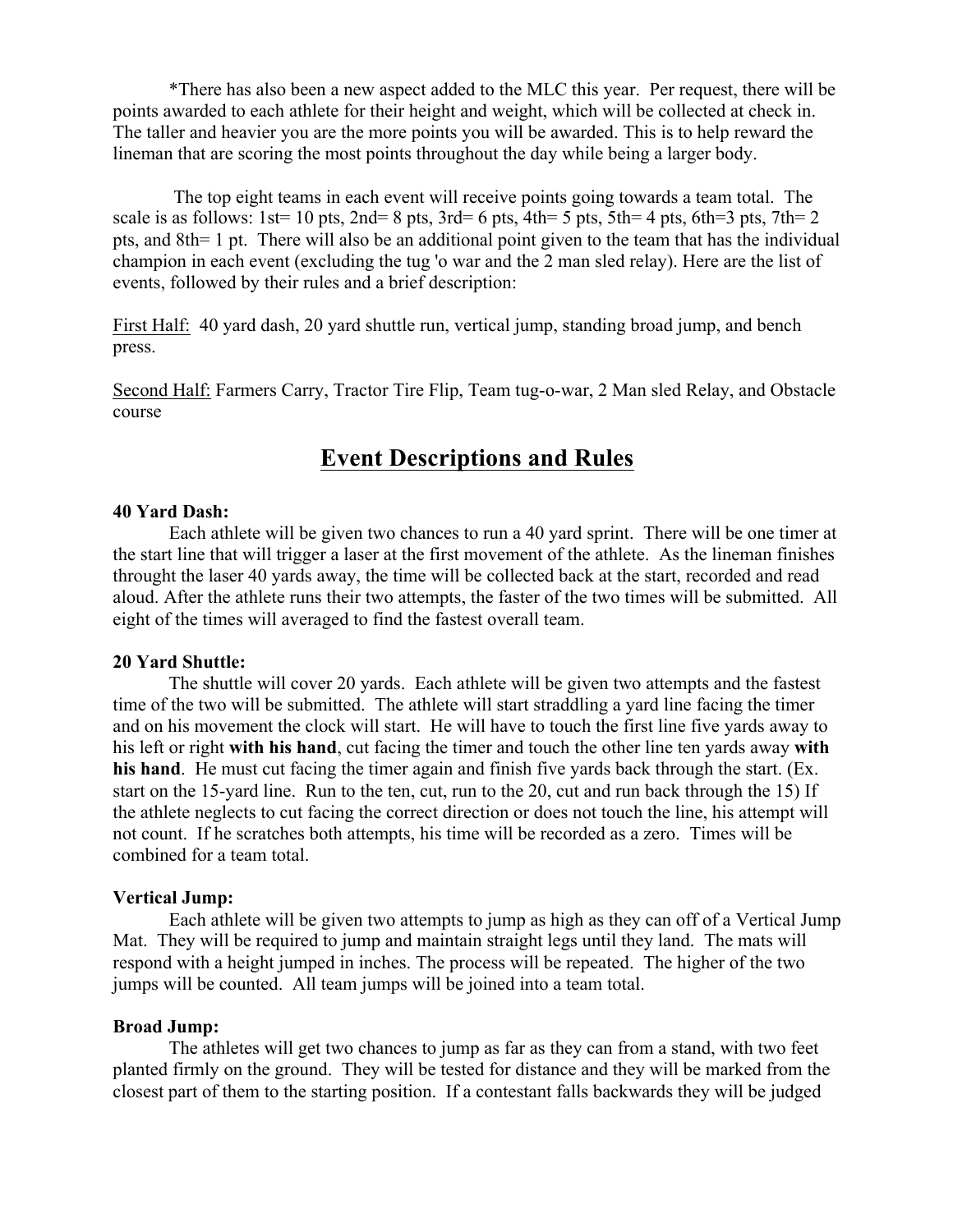from where their closest body part lands relative to the start. They also must stick the landing; meaning contestants may not jump and roll out like a long jumper would. The athlete will also not be able to touch the ground to stabilize himself. If he braces on the ground or if he takes a step to catch himself his jump will be nullified. The farther of the two distances will be recorded. All team jumps will be joined into a team total.

## **Bench Press:**

Each athlete will be given the chance to bench press 185 lbs. as many times as they can before they fail. For a press to be counted by the judges the contestant must touch his chest with the bar and then press it up, **locking his elbows** at the top of the lift. \*If the contestant does not meet both of these requirements the repetition will not be counted. All of the totals will be combined for a team total.

## **Farmers Carry:**

Using a hex shrug bar with 315 lbs. on it, the contestants will be given 30 seconds to see how far they will be able to carry the weight back and forth along a 20 yard path. The required path will take the athletes twenty yards, around a cone and back another twenty yards to the start and continue until time runs out or they drop the weight. The 30-second timer will begin as soon as the competitor takes his first step. Their distance will be marked as soon as the weight touches the ground again or when the time expires. \*Distances will be rounded up to the nearest yard. All individual distances will be compiled for a team distance.

#### **Tractor Tire Flip:**

Each participant will have 30 seconds to flip a tractor tire as many times as they can. The tire is an estimated 350 lbs. All of the athlete's flips will be totaled at the conclusion of the teams round and the team total will be submitted. The tire will begin on one side and will have to be flipped over and touch the ground before time is up to be counted. \*If the tire is in the process of falling to the ground as the time ends the rep will not count. It will be the judge's decision.

#### **2 Man Sled Relay:**

Each school will be represented by four groups of two athletes. The two athletes will drive a two man blocking sled 15 yards, turn around a cone and drive it back to the start before passing the sled off to another pair of their teammates to repeat the path. The sled must travel counterclockwise around the cones. If the sled comes off of this path it's time will continue to run and they will have to put it back on the path. After all three groups of two have pushed their leg of the relay; the clock will be stopped as soon as the bags on the sled pass the start line. \*If the cone at the start, or the 15-yard mark is touched by the sled or the competitors, the entire team will be penalized one second.

#### **Team Tug-O-war:**

All of the teams will be entered into a bracket. The seeding will be based on past participation and finishes in the Lineman Challenge. The format will be double elimination and there will be a consolation bracket to determine third through eighth place.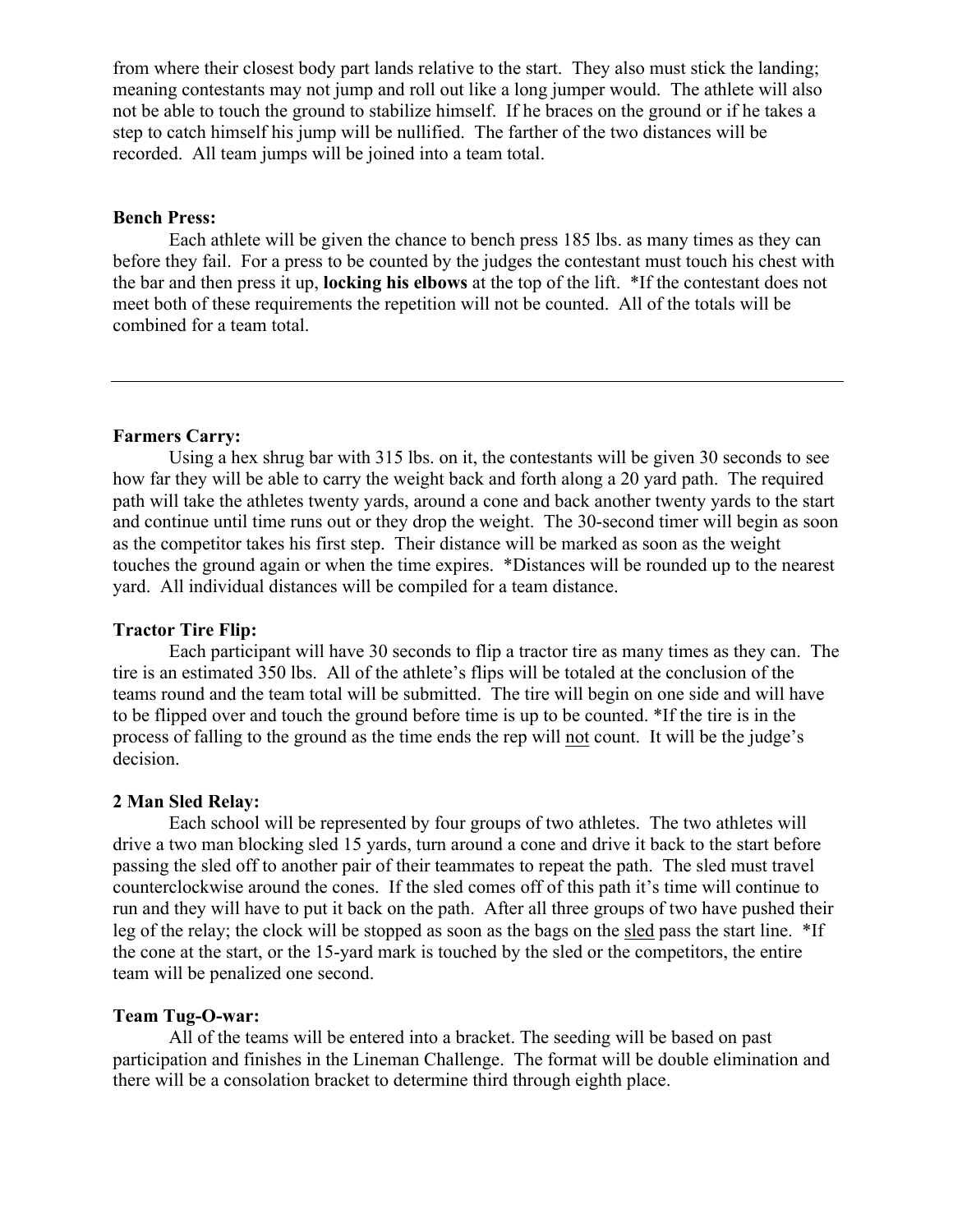## **Obstacle Course:**

Each athlete will compete in an obstacle course that will test their, explosiveness, speed, agility, hands and overall athleticism. The fastest team total will be deemed the obstacle course champion. \*5/10 of a second will be deducted for every obstacle touched. All times will be compiled into a team total.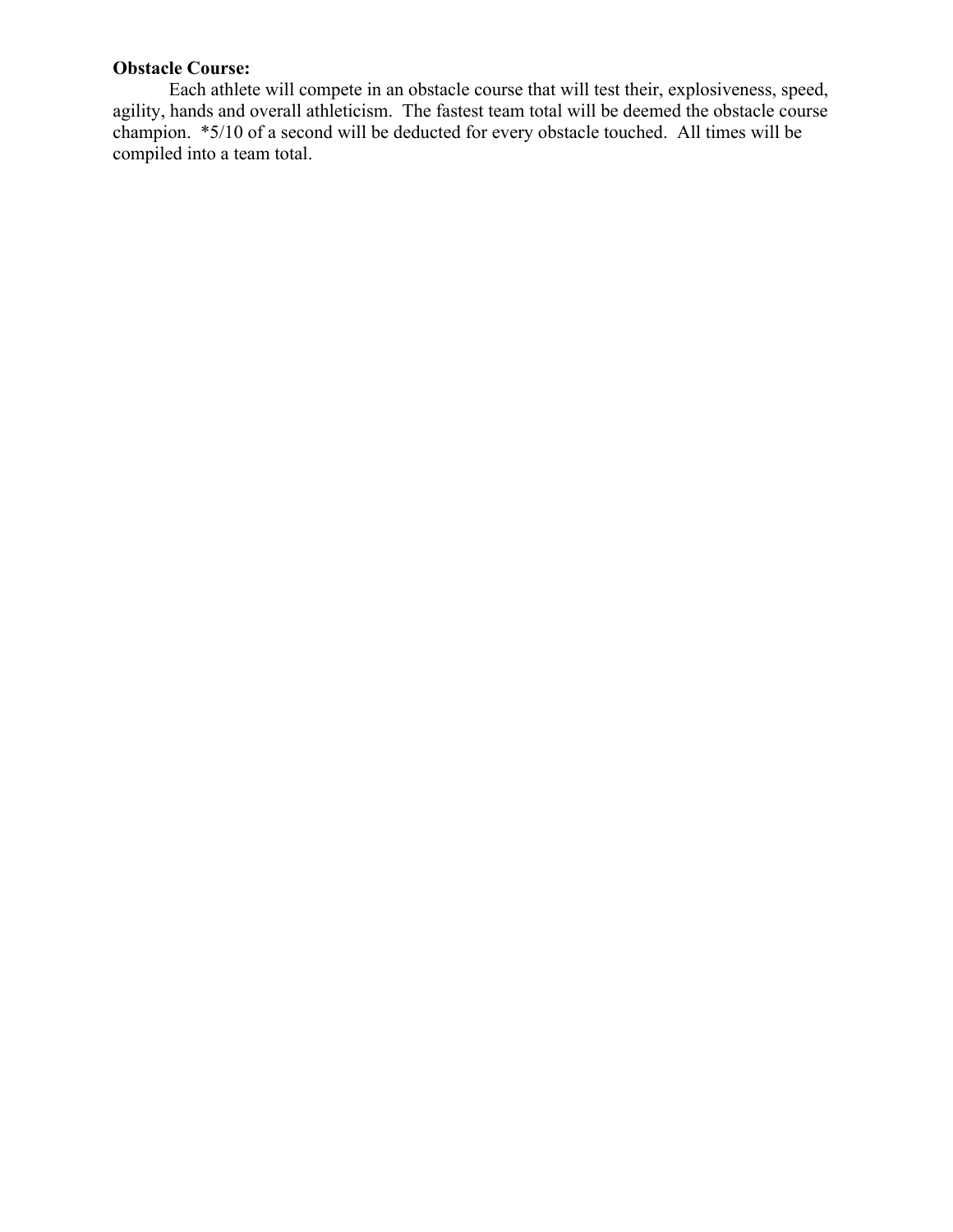# **Metro Lineman Challenge Schedule**

- 8:00- Check in
- 9:30- First Half

40 yd. sprint and 20 yd shuttle

Vertical jump, standing broad jump

Bench Press, Tire Flip, Farmer Carry

11:00- Second Half

40 yd. sprint and 20 yd shuttle

Vertical jump, standing broad jump

Bench Press, Tire Flip, Farmer Carry

- 1:00- Sled Relay
- 1:30- Tug O' War
- 4:00- Results awards and departures.

\*All times are adjustable to fit the demands of the competition.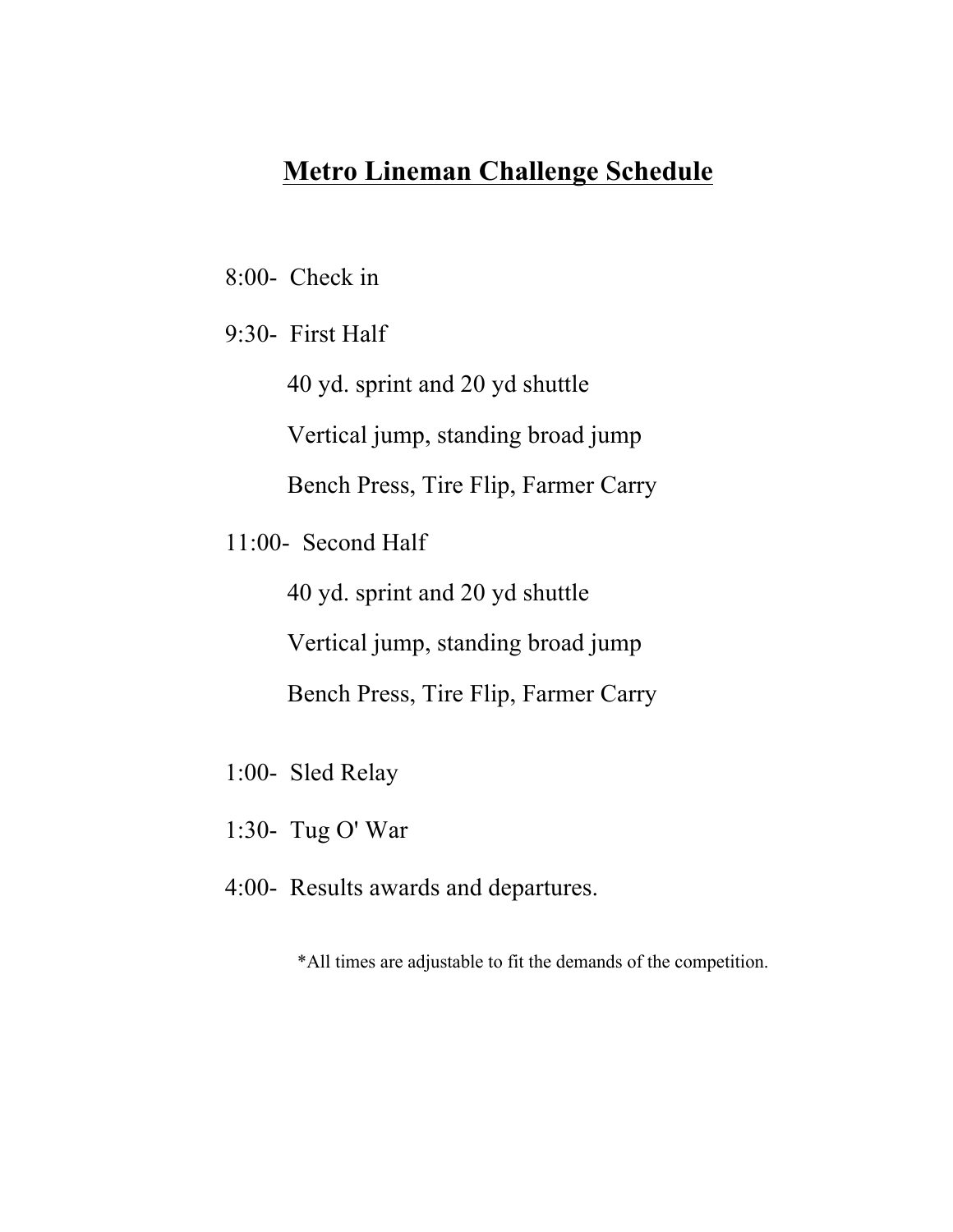

#### **SIGN UP** \*Please print all information

| <b>Athlete Name</b>         | <b>Shirt size</b> |  |              |  |
|-----------------------------|-------------------|--|--------------|--|
|                             |                   |  | L XL XXL 3XL |  |
| 2. $\overline{\phantom{a}}$ |                   |  | L XL XXL 3XL |  |
|                             |                   |  | L XL XXL 3XL |  |
|                             |                   |  | L XL XXL 3XL |  |
|                             |                   |  | L XL XXL 3XL |  |
| $\overline{6.}$             |                   |  | L XL XXL 3XL |  |
|                             |                   |  | L XL XXL 3XL |  |
|                             |                   |  | L XL XXL 3XL |  |
| 9.                          |                   |  | L XL XXL 3XL |  |
| 10.                         |                   |  | L XL XXL 3XL |  |

Please return this form with a check for the entry fee to:

Coach Ian Reynoso Glencoe High School 2700 NW Glencoe Rd. Hillsboro, Oregon 97124

**Please make your check payable to "Metro Area Lineman Challenge".**